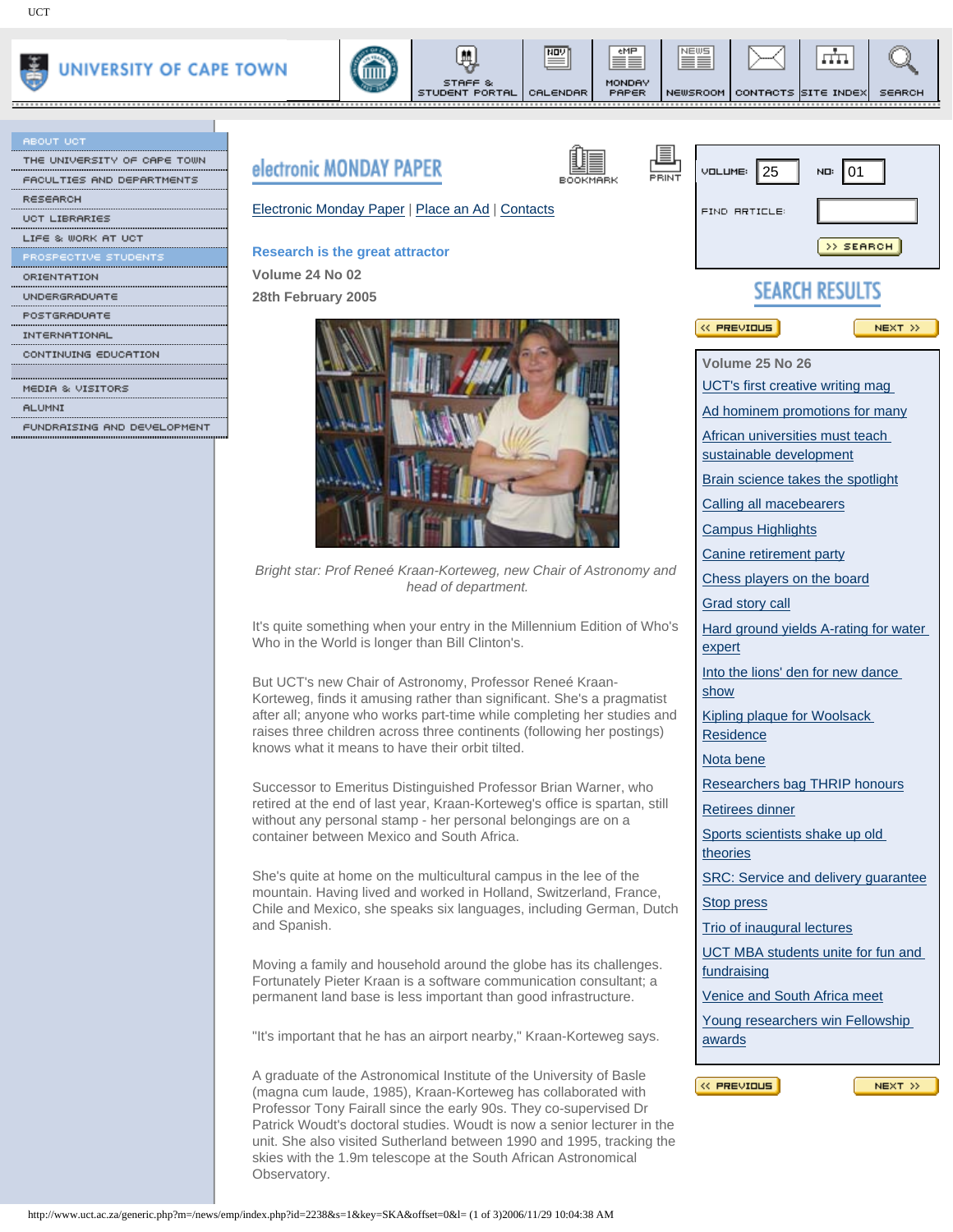In 1997 she took a post at the University of Guanajuato, Mexico, to help build up a newly-founded astronomy department, the first of its kind in a state university outside Mexico City, as well as undergraduate physics/astrophysics and graduate astrophysics programmes.

It was hard work, with scant funding, but by the time the undergraduate programme was feeding a burgeoning postgraduate cohort, she was ready to pack her bags for Cape Town. As gratifying as it was, nursing a new astrophysics department left her with little time for research - too little.

Now she has a chance to rekindle the flame lit by her father.



*Out there: Nasa's breathtaking image of the Milky Way.* 

"He was a navigator and familiar with the sky. He took astronomy classes at the university and I used to sneak in with him."

Shrugging off the mandatory needlework and cooking classes girls were expected to take in Switzerland, the young Reneé Korteweg took extra maths and physics classes with the boys. The field she finds herself in now is vast, absorbing, often frustrating; new data bringing yet more questions.

For the past 25 years Kraan-Korteweg has studied the large-scale distribution of galaxies in the nearby Universe.

Her emphasis shifted to the tantalisingly-named Zone of Avoidance (ZOA), the name coined by American astronomer Edwin Hubble. Broadly speaking, the ZOA is a band within the plane of the Milky Way through which very few extragalactic objects can be seen at visible wavelengths because of interstellar dust.

Simply put, the dust absorbs the light and obscures the view. So while it may look like there are no galaxies near the Milky Way plane, astronomers now know otherwise, having made observations in various other bands of the electromagnetic spectrum.

Astronomers later discovered large-scale streaming motions that pointed towards the Zone of Avoidance, telling them the area was far from empty. In fact the streaming motion was so pronounced that it led to the prediction of a Great Attractor, an extended mass concentration, the centre and bulk of which are hidden behind the Milky Way, approximately 150 million light years away. Hypothetically, it is so large (its proposed mass amounts to tens of thousands of galaxies) that it seems to be affecting the motions of many nearby galaxies.

Kraan-Korteweg initiated various multi-wavelength observational programmes, particularly in the southern sky where the Cosmic Microwave Background radiation and the Great Attractor are located.